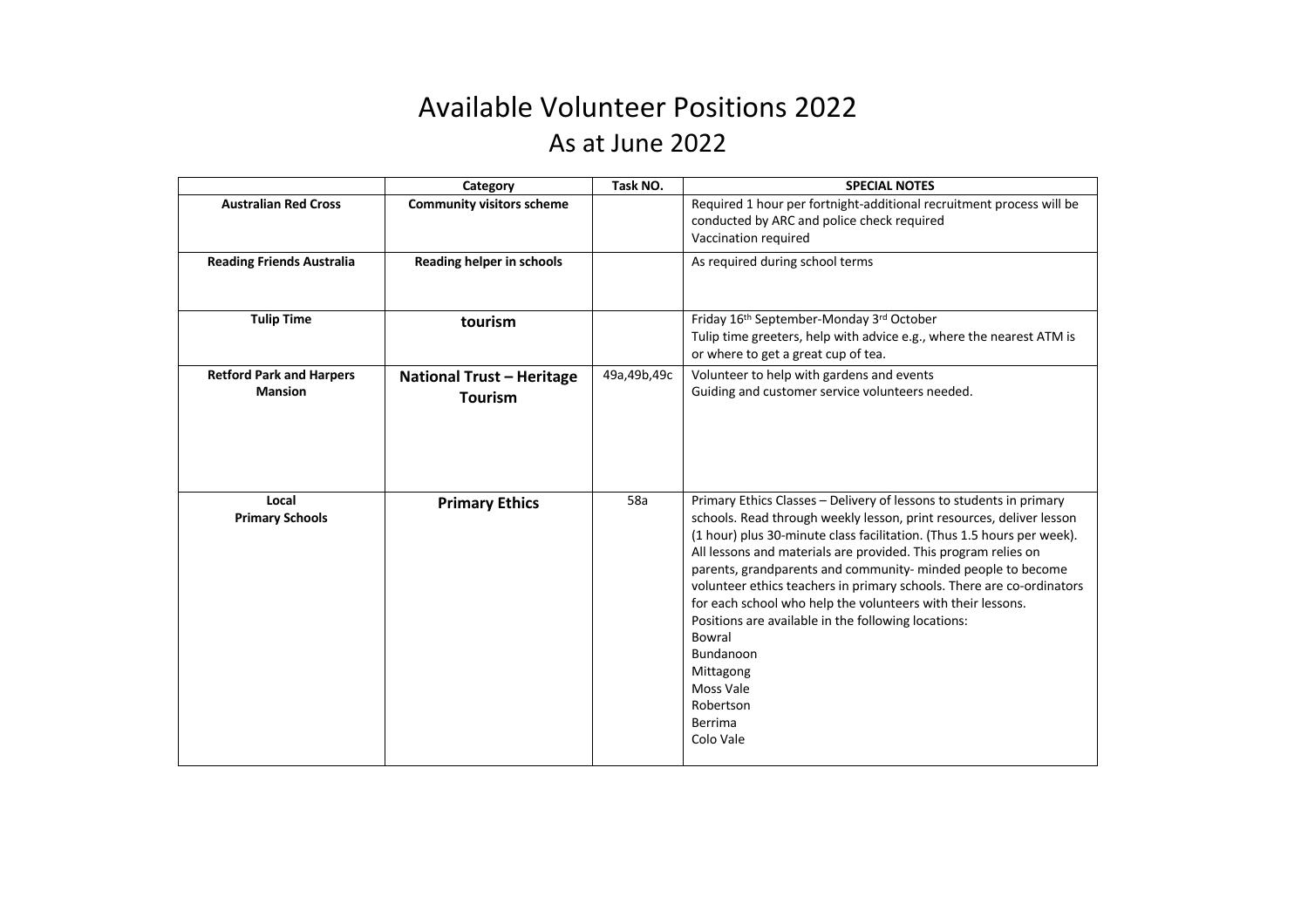| <b>Courthouse Museum</b><br><b>Historical Museum</b><br>(Berrima)                                                     | <b>Museum Duties</b>                                                                       | Museum volunteer to help at front entrance - effectively meet and<br>greet and interact with visitors to the museum. Basic data base entry.<br>Some computer skills would be an advantage.                                                  |
|-----------------------------------------------------------------------------------------------------------------------|--------------------------------------------------------------------------------------------|---------------------------------------------------------------------------------------------------------------------------------------------------------------------------------------------------------------------------------------------|
| <b>Creative Space</b>                                                                                                 | Art room support                                                                           | Support the art coordinator and program participants to undertake<br>art activities                                                                                                                                                         |
| <b>Wingecarribee Food Services</b><br>Volunteer needed to assist with<br>collection of donations<br>(Meals on Wheels) | Kitchen helper                                                                             | 1volunteer needed in kitchen and maybe a fortnightly Friday 7-8am<br>7am-8am collections from Aldi                                                                                                                                          |
| <b>Moss Vale Community Gardens</b>                                                                                    | Gardening                                                                                  | Volunteer gardener - undertake weekly gardening and support the<br>ongoing development of garden beds                                                                                                                                       |
| <b>Berrima Public School</b>                                                                                          | <b>Garden helper</b>                                                                       | Fridays 3-5 volunteers needed to assist children with planting,<br>weeding and harvesting.<br>Anyone with ideas on how to design an activity garden would be<br>most welcome as well.                                                       |
| <b>Mentoring Men</b>                                                                                                  | <b>Mentors for Men</b>                                                                     | Regular mentor peer support group<br>Mentor volunteer co-ordinator contact<br>Meetings once a month.<br>Training provided.                                                                                                                  |
| <b>Regional Art Gallery</b>                                                                                           | <b>Customer Service</b><br><b>Education - Information</b><br><b>Assistant</b><br>Gardening | Welcoming visitors<br>Providing information on creative programs and facilities<br>Event assistance<br>Retail service<br>Guiding gallery tours<br>Helping to organise exhibition spaces<br>Gardening, mowing, pruning and soil improvement. |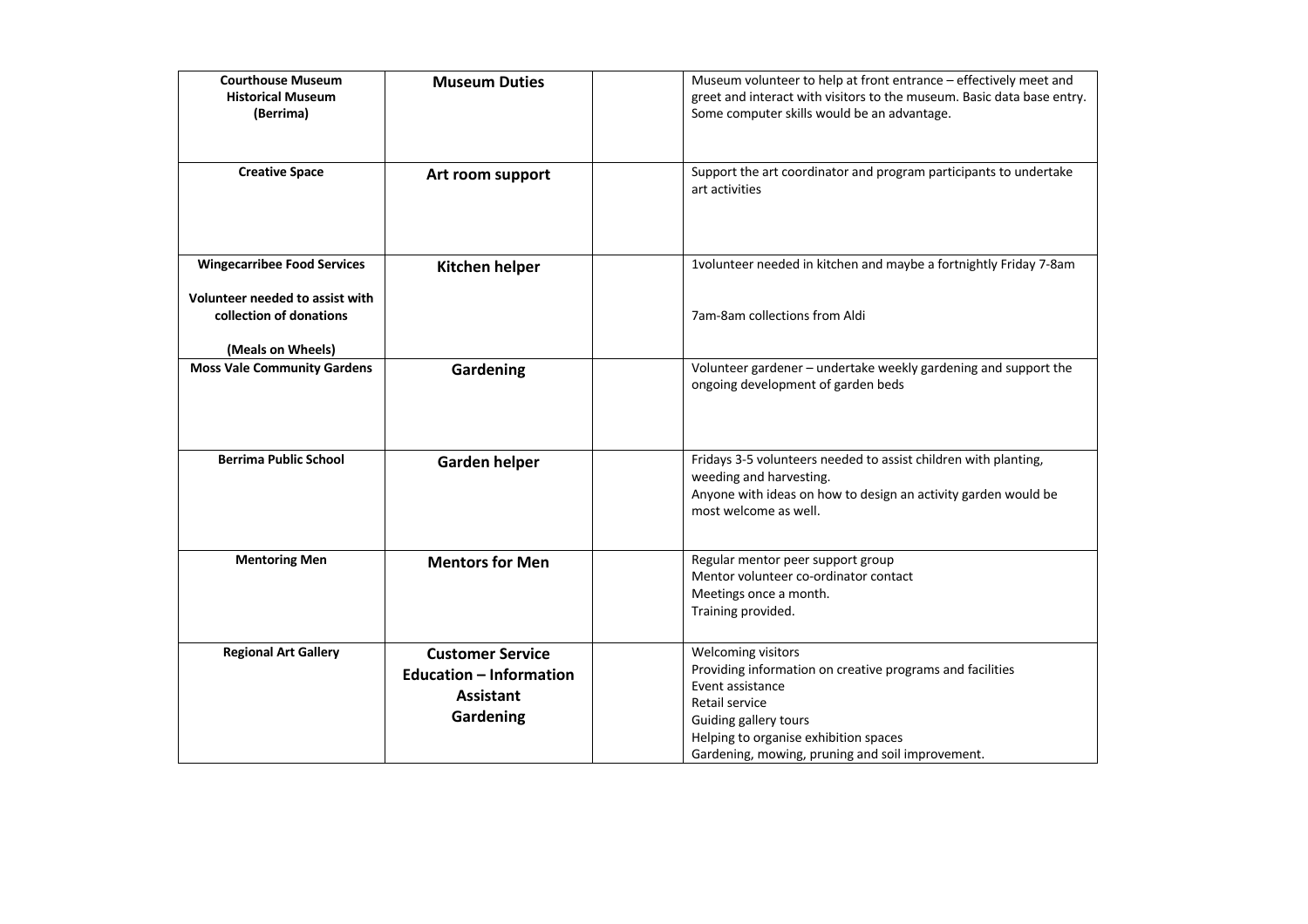| Save the Children                       | Op shops         | Needs volunteers at <b>Bowral</b> store on Fridays                                                                                       |
|-----------------------------------------|------------------|------------------------------------------------------------------------------------------------------------------------------------------|
| <b>Connect Church</b>                   |                  | Wed-Fridays Moss Vale                                                                                                                    |
| Life line                               |                  | Front of shop staff, pricing                                                                                                             |
| <b>Vinnies</b>                          |                  | Volunteers needed all stores in the Southern Highlands                                                                                   |
| <b>Mentor Driver</b>                    | <b>Mentoring</b> | To assist disadvantaged youth 16-24 years of age, obtain their 120 log<br>book hours                                                     |
| Southern Highlands Botanical<br>Gardens |                  | Volunteers always welcome to assist in gardens each Tuesday from<br>9.30am-noon                                                          |
| <b>Habitat for Humanity</b>             |                  | Running bushfire preparedness programmes-volunteers assist with<br>cutting back excess vegetation, clearing gutters, trimming trees etc. |
| <b>CTC Robertson</b>                    |                  | Café roster for min 2 shifts per month on a Friday or Saturday<br>morning as well as special events                                      |